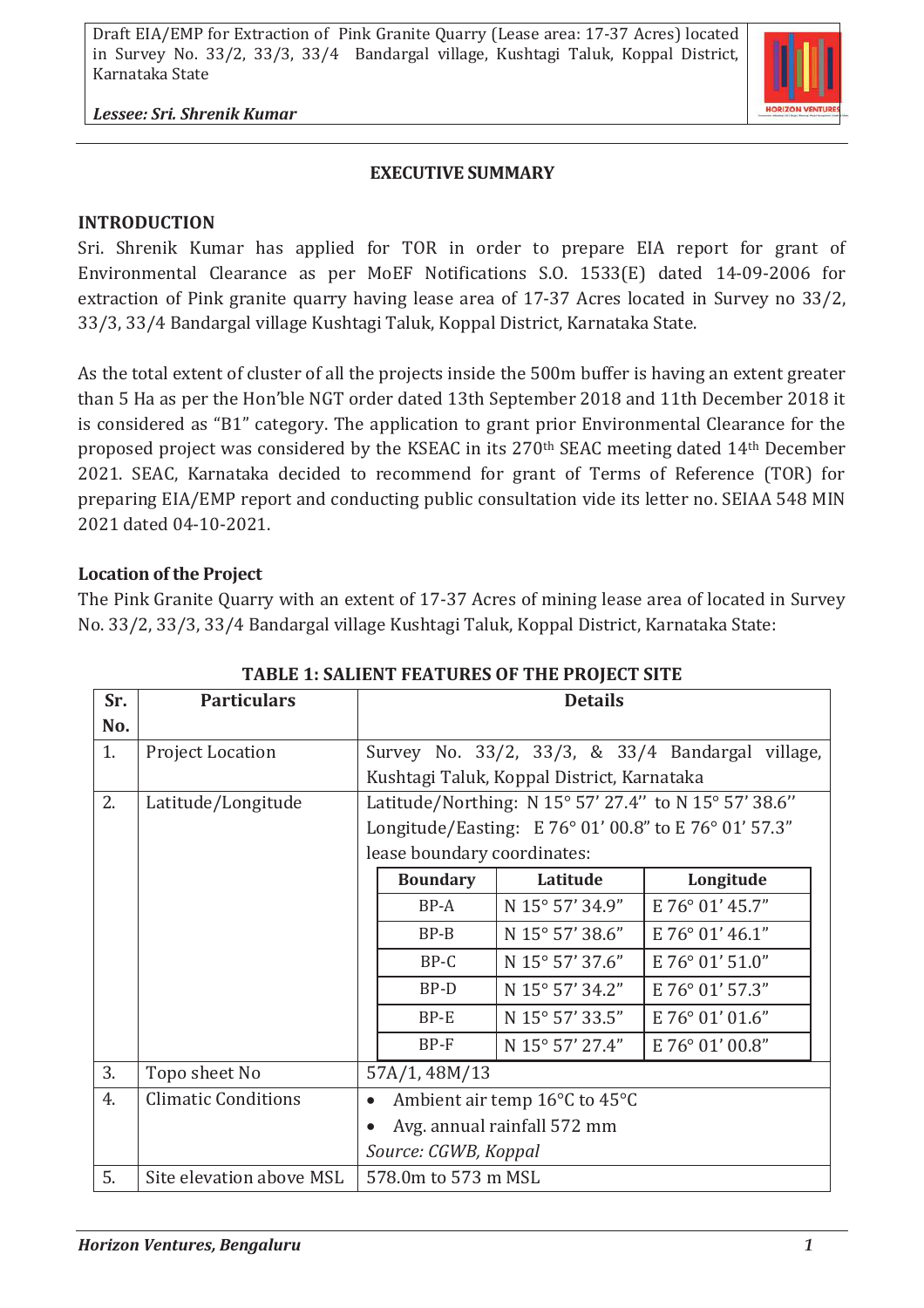

*Lessee: Sri. Shrenik Kumar*

| Sr. | <b>Particulars</b>             | <b>Details</b>                                             |                 |                 |  |  |
|-----|--------------------------------|------------------------------------------------------------|-----------------|-----------------|--|--|
| No. |                                |                                                            |                 |                 |  |  |
| 6.  | Land use at the proposed       |                                                            | <b>Existing</b> | <b>Land use</b> |  |  |
|     | project site                   | <b>Type of land use</b>                                    | <b>Land use</b> | at the end      |  |  |
|     |                                |                                                            | (Ha)            | of 5 years      |  |  |
|     |                                |                                                            |                 | plan(Ha)        |  |  |
|     |                                | Area to be excavated                                       | 4.30            | 4.30            |  |  |
|     |                                | Dump Yard                                                  | 1.33            | 1.33            |  |  |
|     |                                | <b>Buffer Zone</b>                                         | 0.94            | 0.94            |  |  |
|     |                                | Undisturbed area                                           | 0.68            | 0.68            |  |  |
|     |                                | <b>Total</b>                                               | 7.25            | 7.25            |  |  |
| 7.  | Site topography                | The Project site is Slightly undulated Terrain sloping     |                 |                 |  |  |
|     |                                | South-west Corner. The subject area forms a hillock with   |                 |                 |  |  |
|     |                                | altitude of 578-573.55 m above MSL.                        |                 |                 |  |  |
| 8.  | Nearest roadway                | National Highway NH 50 - 7.70 kms towards Northeast,       |                 |                 |  |  |
|     |                                | Vijayapura to Chitradurga Road                             |                 |                 |  |  |
|     |                                | State Highway SH 59-4.30 kms towards Southwest,            |                 |                 |  |  |
|     |                                | Kushtagi to Aminagad Road                                  |                 |                 |  |  |
|     |                                | Other roads - Bandargal to Honmatti road - 0.95            |                 |                 |  |  |
|     |                                | Kms(W)                                                     |                 |                 |  |  |
| 9.  | <b>Nearest Railway Station</b> | Badami Railway Station 37.90 km, towards West.             |                 |                 |  |  |
| 10. | Nearest Railway line           | Badami Railway Station 37.90 km, towards West.             |                 |                 |  |  |
| 11. | Nearest Air Port               | Hubballi Airport~122.00 km, towards Southwest              |                 |                 |  |  |
| 12. | Nearest village/major          | Bandargal village - 0.80 Kms (NW)                          |                 |                 |  |  |
|     | town                           |                                                            |                 |                 |  |  |
| 13. | Hills/valleys                  | No major hills and valleys within 10 km radius             |                 |                 |  |  |
| 14. | <b>Ecologically sensitive</b>  | None                                                       |                 |                 |  |  |
|     | zone                           |                                                            |                 |                 |  |  |
| 15. | Reserved/Protected             | Sebinakatte Section -04 State Forest - 4.93 kms(SW)        |                 |                 |  |  |
|     | forests                        |                                                            |                 |                 |  |  |
| 16. | Historical/tourist places      | None within 5 km radius area                               |                 |                 |  |  |
| 17. | <b>Nearest Industries</b>      | None within 10 kms                                         |                 |                 |  |  |
| 18. | Nearest water bodies           | Kappalappan Halla – 1.45 kms (SW)                          |                 |                 |  |  |
| 19. | Seismic zone                   | Seismically, this area is categorized under Zone-II as per |                 |                 |  |  |
|     |                                | IS-1893 (Part-1)-2016. Hence, seismically the site is Low  |                 |                 |  |  |
|     |                                | Damage Risk Zone. With MSK scale of VI or Less.            |                 |                 |  |  |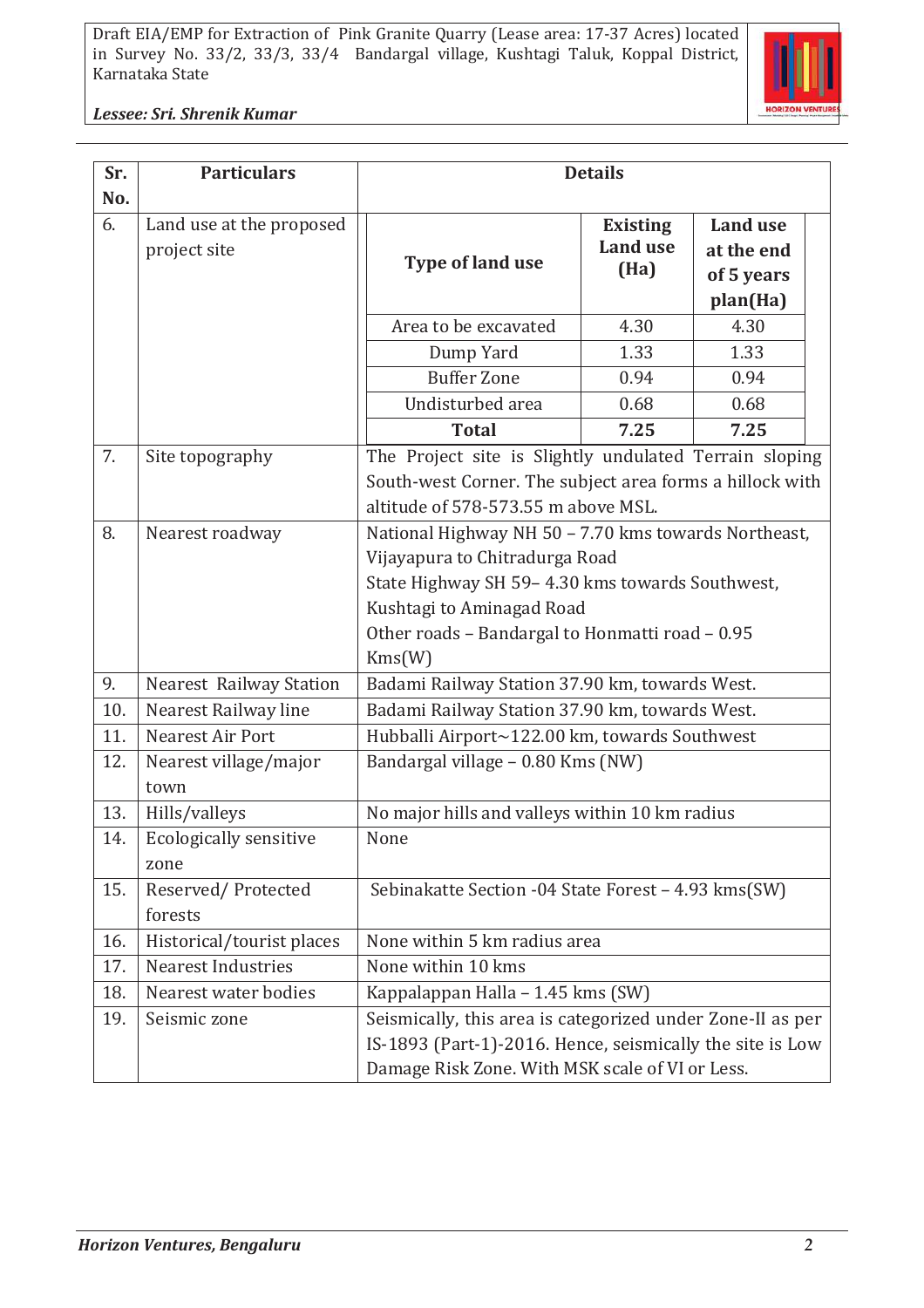

*Lessee: Sri. Shrenik Kumar*

## **PROJECT DESCRIPTION Method of Mining**

An open cast Other than fully Mechanized method will be adopted to operate the area. Since, the annual production is about 9,000 cum per annum for five years, the Open cast method will be followed during the plan period.

# **Anticipated life of the mine**

It may be seen that during plan period, it is proposed to maintain a suitable Pink granite quarry production of about 9,000 cum per annum for 15 years.

## **Conceptual Mine Plan**

Based on reserves of Pink granite quarry as Production capacity of 9,000 cum per annum Pink granite quarry for the 5 years plan period, thus the anticipated life of the quarry shall be 7 years.

## **Waste Generation & Disposal**

Average of 81000 cu.m. per annum solid waste will be generated which will be disposed inside waste dump yard located east side project site over an extent of 1.33 ha.

## **Water Requirement & Source**

Total water requirement for the project will be 10.98 KLD, Requirement is met by procurement of water from the bore well nearby Tankers.

## **Manpower Requirement**

The said mine provides direct employment to 55 people and generate 110 indirect employment for several hundred people. Most of the directly employed manpower falls under skilled category Preference will be given to the local people as per their eligibility.

#### **Site Infrastructure**

The Quarry will have its own office premises, canteen, first-aid center etc. Quarry office is well connected with wireless and telephone, internet & e-mail facilities for communication. The Quarry is provided with a workshop to undertake repairs and regular maintenance of mining machinery deployed.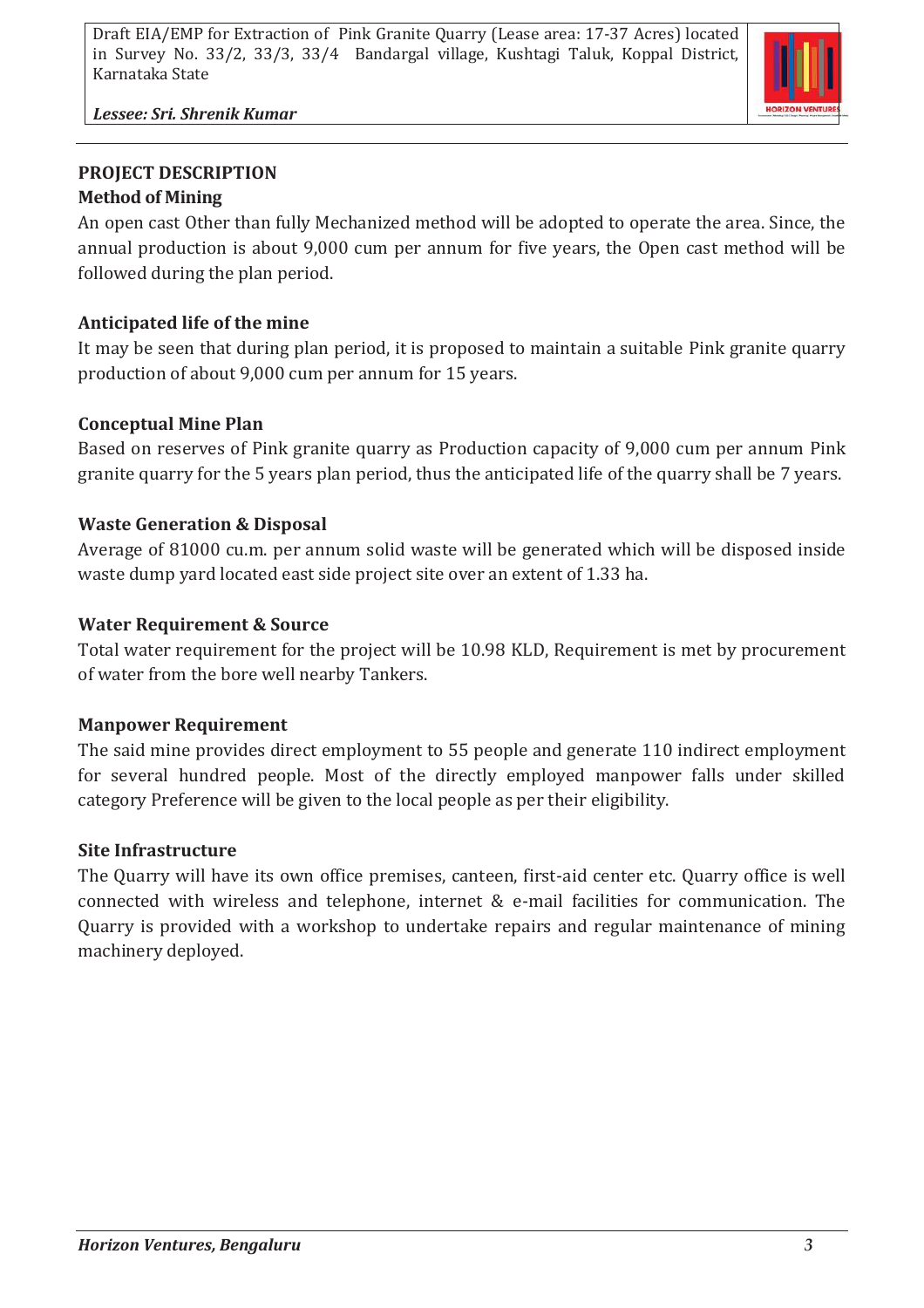

## **EXISTING ENVIRONMENTAL SCENARIO Baseline Environmental Studies Meteorology & Ambient Air Quality**

#### **Summary of Meteorological data generated at site (March 2021 to June 2021)**

| <b>Wind Direction</b>             | <b>Frequency</b> % |
|-----------------------------------|--------------------|
| First Predominant Wind Direction  | <b>WSW</b>         |
| Second Predominant Wind Direction | <b>SW</b>          |
| Calm conditions (%)               | 14.46              |

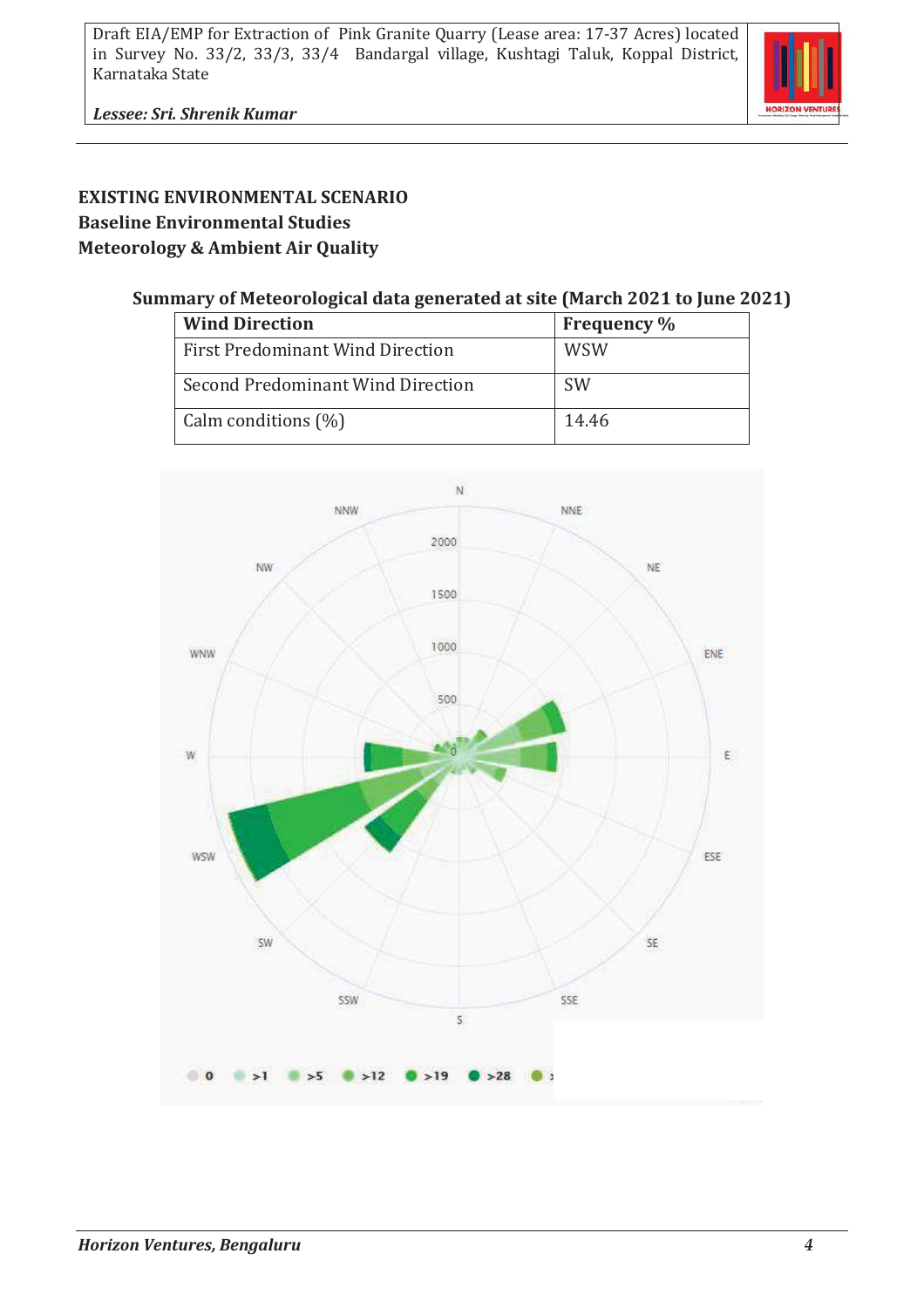*Lessee: Sri. Shrenik Kumar*

## **Ambient Air Quality Status**

From the results, it is observed that the ambient air quality with respect to  $PM_{10}$ ,  $PM_{2.5}$ ,  $SO_2$ , and  $NO<sub>x</sub>$  at all the monitoring locations is within the permissible limits specified by CPCB.

## **Ambient Noise Levels**

Ambient noise level monitoring was carried out at the 9 monitoring locations, those were selected for ambient air quality monitoring. The monitoring results are within limits**.**

## **Biological Environment**

Sebinakatte Section -04 State Forest – 4.93 kms (SW)

## **Proposed Biological Environment Conservation Measures**

- Thick Green belt will be developed around Quarry lease area and along transport road.
- · Periodic maintenance of mineral transport road
- · Regular sprinkling of water through mobile tanker on mineral transport road
- · Mineral carrying trucks are loaded with only the stipulated quantity to avoid overloading and covered with tarpaulin to avoid spillage.

## **Socio-economic Environment**

- · There is no habitation or private land in the Pink granite Quarry. There is no rehabilitation and resettlement involved in the project.
- · The said Quarry provides direct employment to 55 people and generate 110 indirect employment for several hundred people. Most of the directly employed manpower falls under skilled category and the respective distribution / numbers is follows. Preference will be given to the local people as per their eligibility.
- · The existing infrastructure facilities are sufficient to cater the needs of the Pink granite Quarry. However, the Quarry management will take efforts as a part of CER for improvement in civic amenities like sanitation, drinking water facilities, transport road, etc. in the nearby villages.

# **ENVIRONMENTAL MONITORING PROGRAM**

An Environmental Management Cell (EMC) will be established in the Quarry under the control of Mines Manager. The EMC will be headed by an Environmental Officer having adequate qualification and experience in the field of environmental management regular and periodic. Environmental monitoring of Ambient Air Quality, Water table depth, Water quality, Ambient Noise Levels, Soil Quality, CSR activities etc will be carried out through MOEF accredited agencies and reports will be submitted to KSPCB/ Regional office of MoEF&CC.

## **RISK ASSESSMENT & DISASTER MANAGEMENT PLAN**

The assessment of risk in the Pink granite quarry Mining project has been estimated for Slope failure, Movement of HEMM, Inundation due to surface water, Dust hazards, Hazards associated